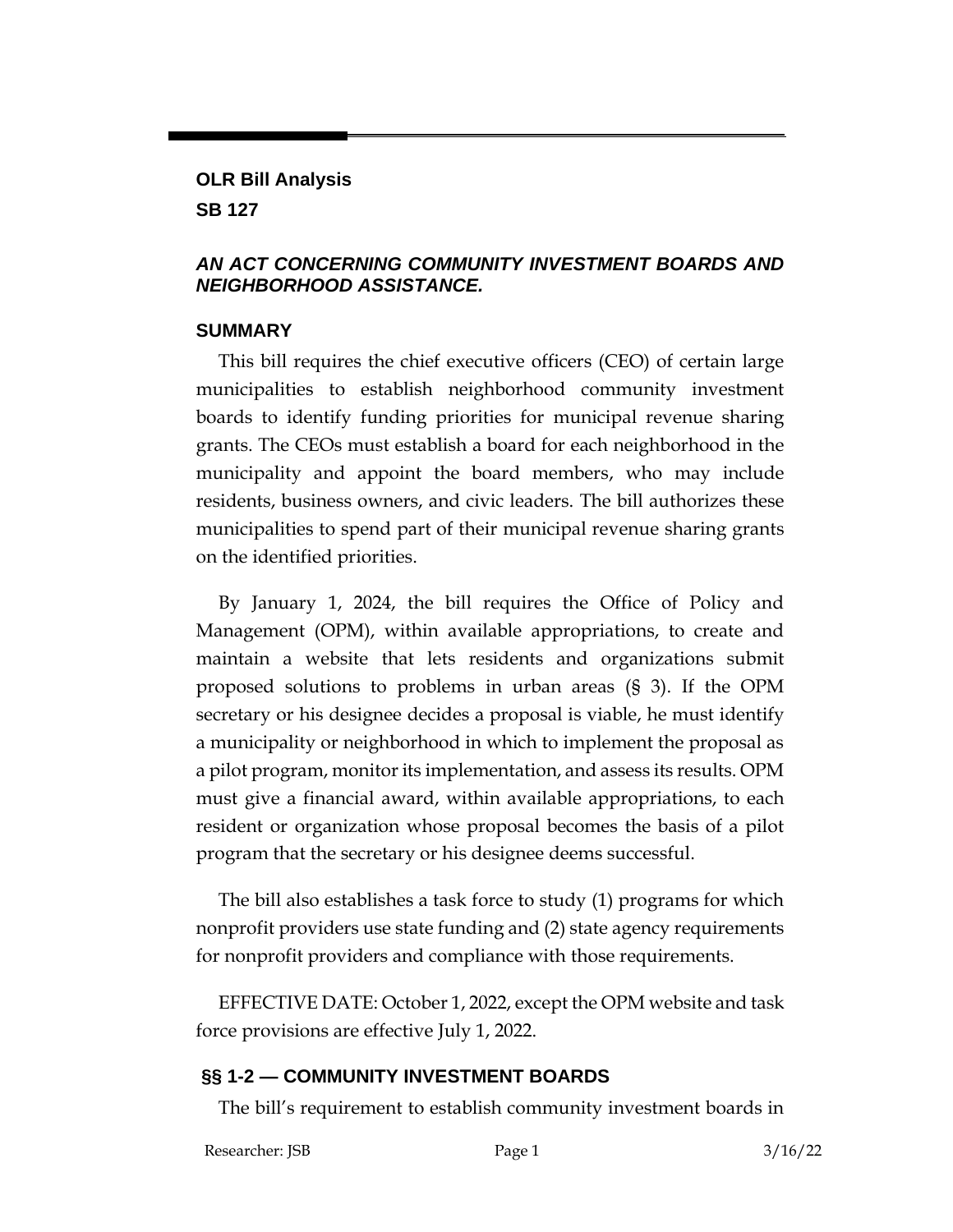each neighborhood applies to any municipality with a population over 60,000 according to the 2020 Census, but an area of no more than 30 square miles (i.e., Bridgeport, Bristol, Hamden, Hartford, Meriden, New Britain, New Haven, Norwalk, Waterbury, and West Hartford). The municipality's CEO must select the board members, who may include residents, business owners, religious leaders, community development corporation representatives, and community group representatives. If a neighborhood revitalization zone (NRZ) has been established in a neighborhood, the CEO must designate the associated NRZ committee to serve as the neighborhood's community investment board (see BACKGROUND).

The bill requires the community investment boards to identify priorities for spending municipal revenue sharing grants. Municipalities with community investment boards may choose to spend these grants so that:

- 1. 35% is spent on priorities identified by the community investment boards,
- 2. 35% is spent on priorities identified by the municipality's legislative body, and
- 3. 30% is spent on priorities jointly agreed upon by the boards and legislative body.

# **§ 4 — TASK FORCE ON STATE-FUNDED NONPROFIT PROVIDERS**

Under the bill, the task force consists of 12 members, two each appointed by the six legislative leaders. Their appointments may be legislators and must be made by July 31, 2022. The appointing authority fills any vacancy.

The bill requires the Senate president pro tempore and House speaker to select the task force's chairpersons from among its members. The chairpersons must schedule and hold the first meeting by August 30, 2022. The Planning and Development Committee's administrative staff must serve as the task force's staff.